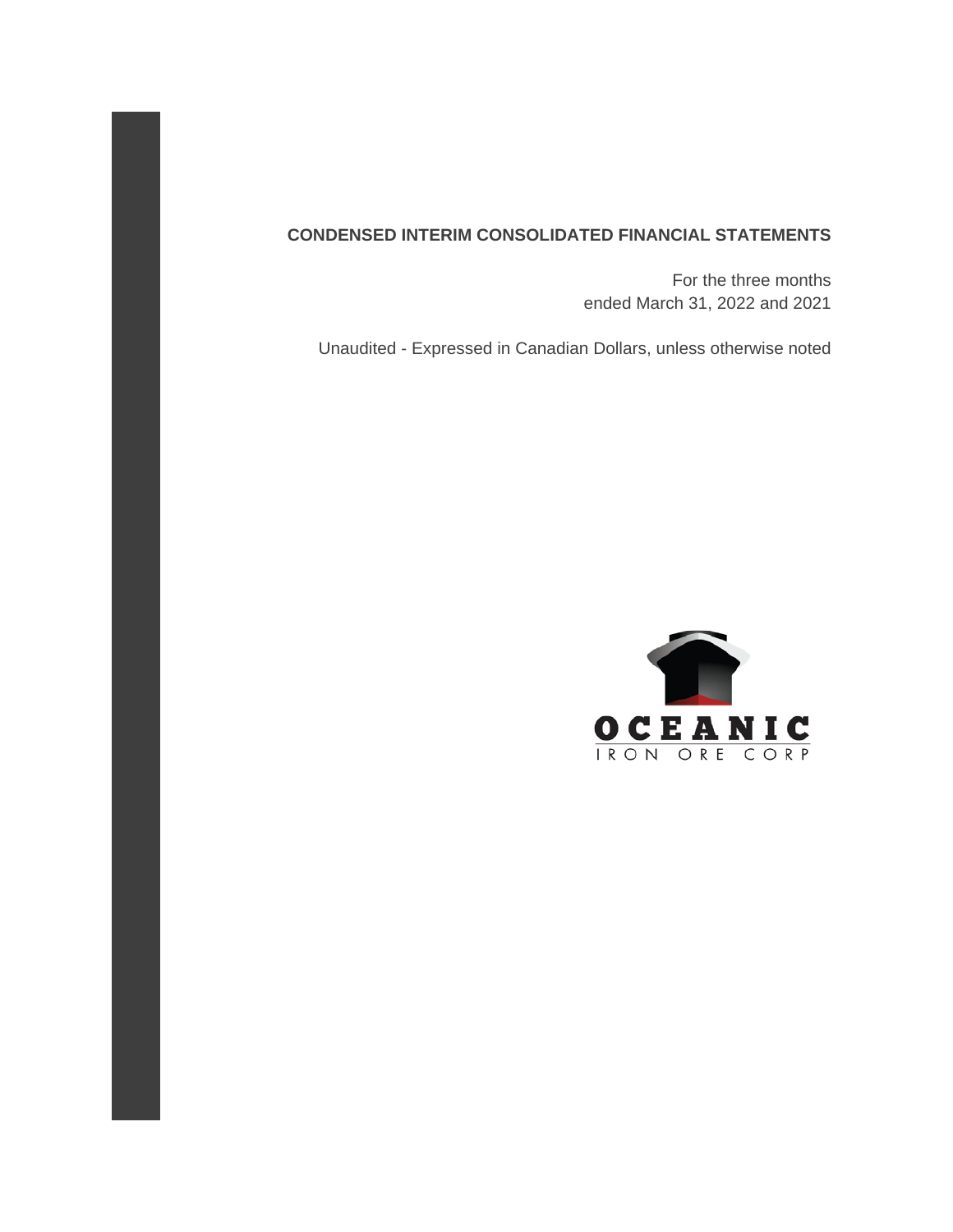### **NOTICE OF DISCLOSURE OF NON-AUDITOR REVIEW OF THE CONDENSED INTERIM CONSOLIDATED FINANCIAL STATEMENTS**

Pursuant to National-Instrument 51-102, Part 4, subsection 4.3(3)(a) issued by the Canadian Securities administrators, if an auditor has not performed a review of the interim financial statements, they must be accompanied by a notice indicating that the financial statements have not been reviewed by an auditor.

The accompanying unaudited condensed interim consolidated financial statements of Oceanic Iron Ore Corp. (the "Company") for the interim period ended March 31, 2022, have been prepared in accordance with International Financial Reporting Standards as issued by the International Accounting Standards Board applicable to the preparation of interim financial statements including International Accounting Standard 34 - Interim Financial Reporting and are the responsibility of the Company's management.

The Company's independent auditor, PricewaterhouseCoopers LLP, has not performed a review of these condensed interim consolidated financial statements.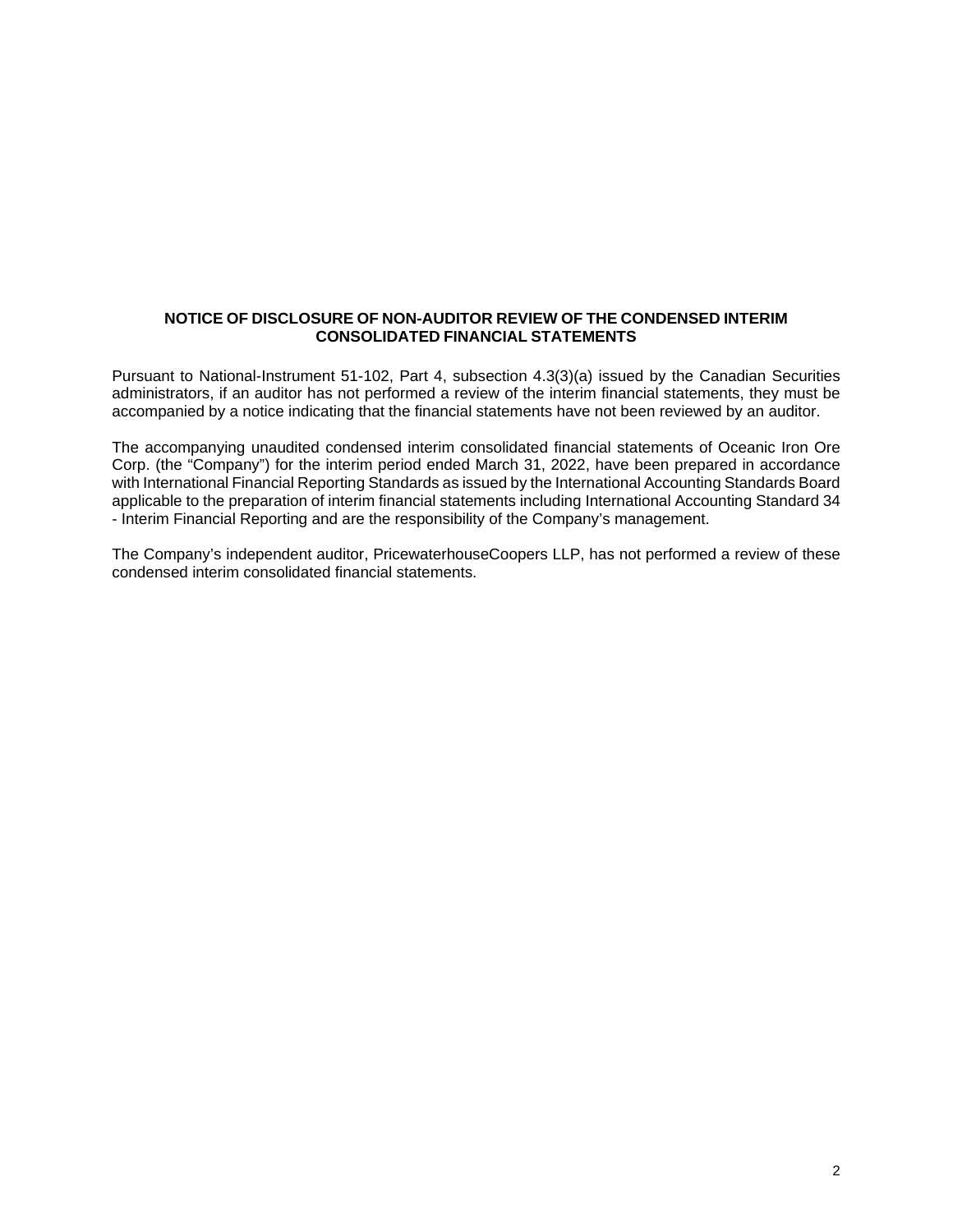Condensed Interim Consolidated Statements of Financial Position (Unaudited – expressed in Canadian Dollars)

|                                                |          | As at              | As at                        |
|------------------------------------------------|----------|--------------------|------------------------------|
|                                                | Notes    | March 31, 2022     | December 31, 2021            |
| <b>Assets</b>                                  |          |                    |                              |
| Current                                        |          |                    |                              |
| Cash                                           |          | \$<br>157,213      | 293,162<br>S.                |
| Receivables                                    |          | 7,072              | 3,753                        |
| Prepaid expenses and deposits                  |          | 25,359             | 13,613                       |
|                                                |          | 189,644            | 310,528                      |
|                                                |          |                    |                              |
| Mineral properties                             | 3        | 43,962,985         | 43,910,645                   |
| <b>Total assets</b>                            |          | \$<br>44, 152, 629 | $\mathfrak{S}$<br>44,221,173 |
|                                                |          |                    |                              |
| Liabilities                                    |          |                    |                              |
| <b>Current</b>                                 |          |                    |                              |
| Accounts payable and accrued liabilities       |          | \$<br>321,939      | 295,591<br>\$                |
| Due to related parties                         | 6        | 306,582            | 249,974                      |
| Current portion of advance royalty payable     | 3        | 181,117            | 172,355                      |
| Current portion of convertible debentures      | 4        | 1,364,408          | 1,164,238                    |
|                                                |          | 2,174,046          | 1,882,158                    |
|                                                |          |                    |                              |
| Non-current portion of advance royalty payable | 3        | 444,736            | 423,220                      |
| non-current portion of convertible debentures  | 4        | 2,683,879          | 1,940,759                    |
| <b>Total liabilities</b>                       |          | 5,302,661          | 4,246,137                    |
|                                                |          |                    |                              |
| <b>Shareholders' equity</b>                    |          |                    |                              |
| Share capital                                  | 5a,b,c   | 61,641,628         | 61,633,048                   |
| Reserves                                       | 5b, c, d | 11,218,754         | 11,205,166                   |
| Deficit                                        |          | (34,010,414)       | (32, 863, 178)               |
| <b>Total shareholders' equity</b>              |          | 38,849,968         | 39,975,036                   |
| Total liabilities and shareholders equity      |          | \$<br>44, 152, 629 | 44,221,173<br>\$             |
|                                                |          |                    |                              |
| Nature of operations and going concern         | 1        |                    |                              |
|                                                |          |                    |                              |
|                                                |          |                    |                              |
| Approved by the Board:                         |          |                    |                              |
|                                                |          |                    |                              |
| " Steven Dean "                                |          | Director           |                              |
|                                                |          |                    |                              |

" Gordon Keep " Director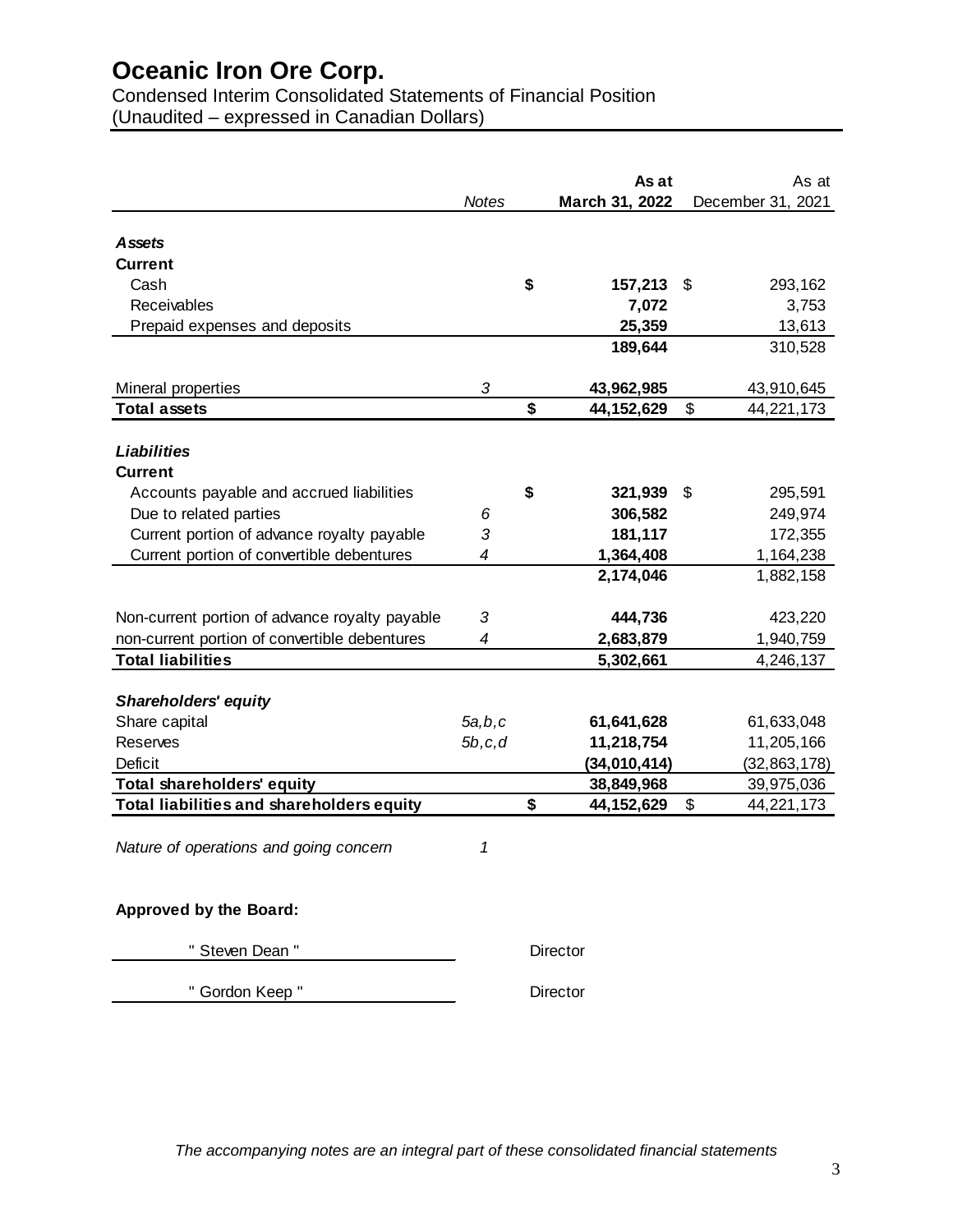Condensed Interim Consolidated Statements of Loss and Comprehensive Loss (Unaudited – Expressed in Canadian Dollars, except per share amounts)

|                                                                           | Three months ended Three months ended |                    |    |                |
|---------------------------------------------------------------------------|---------------------------------------|--------------------|----|----------------|
|                                                                           |                                       | March 31, 2022     |    | March 31, 2021 |
| <b>Expenses</b>                                                           |                                       |                    |    |                |
| Consulting and management fees                                            | \$                                    | 58,750             | \$ | 58,750         |
| Directors' fees                                                           |                                       | 7,500              |    | 7,500          |
| License and insurance                                                     |                                       | 9,831              |    | 4,780          |
| Office and general                                                        |                                       | 3,717              |    | 4,418          |
| Professional fees expense                                                 |                                       | 12,524             |    | 19,472         |
| Rent                                                                      |                                       | 2.599              |    | 2,541          |
| Share-based compensation                                                  |                                       | 22,168             |    | 30,934         |
| Transfer agent and regulatory                                             |                                       | 2,837              |    | 6,195          |
| Wages and benefits                                                        |                                       | 16,975             |    | 23,110         |
| Loss from operations                                                      |                                       | (136,901)          |    | (157,700)      |
| <b>Other expenses</b>                                                     |                                       |                    |    |                |
| Loss on non-cash derivative liabilities                                   |                                       | (911, 456)         |    | (63, 818)      |
| Convertible debenture accretion expense                                   |                                       | (98, 879)          |    | (70, 756)      |
| Net loss and comprehensive loss for the period                            | \$                                    | $(1, 147, 236)$ \$ |    | (292, 274)     |
| Loss per common share                                                     |                                       |                    |    |                |
| Basic and diluted                                                         | \$                                    | $(0.01)$ \$        |    | (0.00)         |
| Weighted average number of common shares outstanding<br>Basic and diluted |                                       |                    |    |                |
|                                                                           |                                       | 96,683,560         |    | 93,879,601     |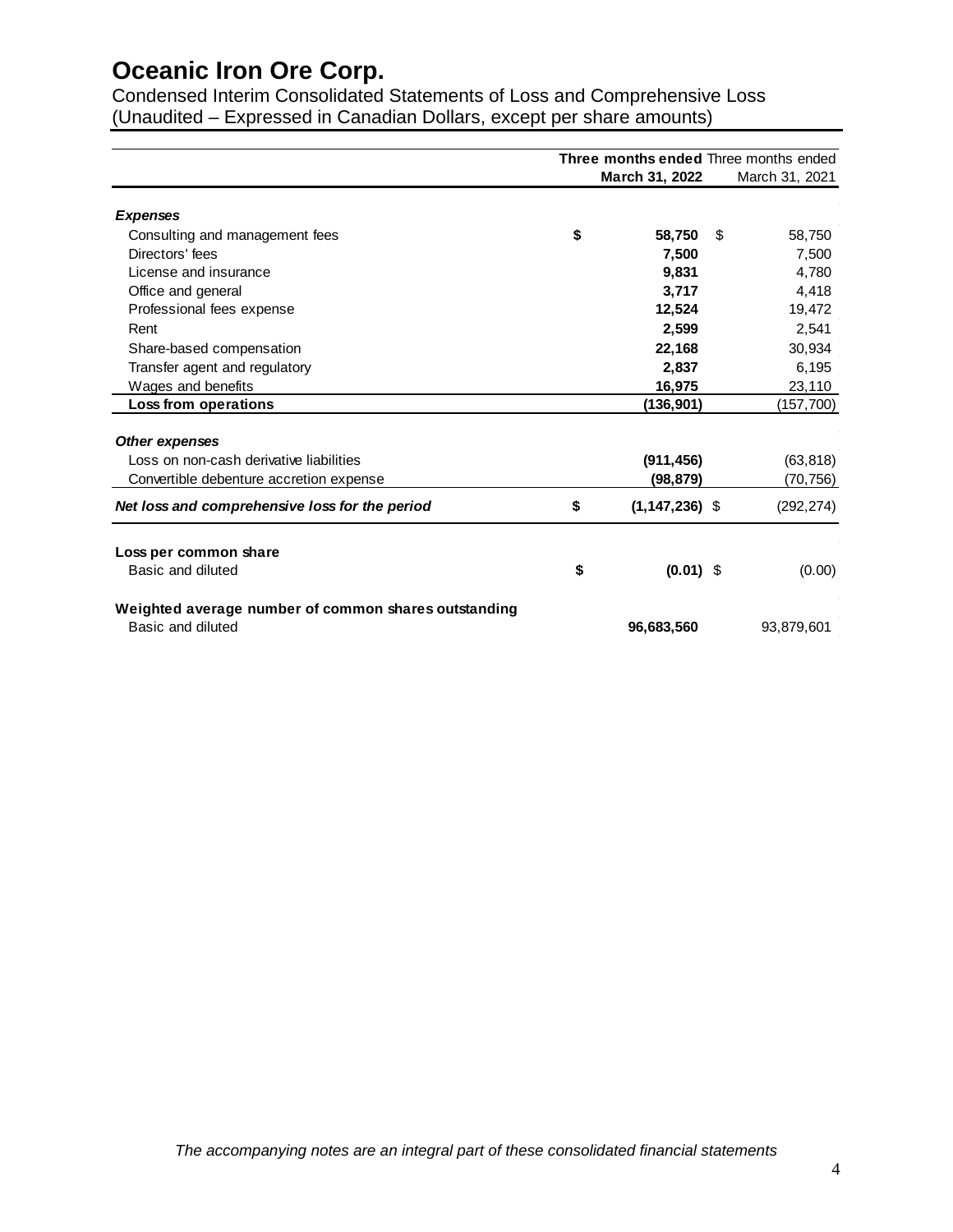# Condensed Interim Consolidated Statements of Changes in Equity

(unaudited – Expressed in Canadian Dollars, except number of shares)

| <b>Notes</b> | <b>Shares</b>            | <b>Share capital</b> | <b>Reserves</b>          | <b>Deficit</b>                 | Total equity  |
|--------------|--------------------------|----------------------|--------------------------|--------------------------------|---------------|
|              | 96,672,967               | 61,633,048           |                          | $(32,863,178)$ \$              | 39,975,036    |
| 5с           |                          |                      | 22,168                   |                                | 22,168        |
| .5b          | 95,335                   | 8,580                | (8,580)                  | $\,$                           |               |
|              | $\overline{\phantom{0}}$ |                      | $\overline{\phantom{0}}$ | (1, 147, 236)                  | (1, 147, 236) |
|              | 96,768,302               | 61.641.628           |                          | $(34,010,414)$ \$              | 38,849,968    |
|              |                          |                      |                          | 11,205,166 \$<br>11.218.754 \$ |               |

|                                                 | <b>Shares</b> | <b>Share capital</b> |  | <b>Reserves</b> | <b>Deficit</b> | <b>Total equity</b> |  |
|-------------------------------------------------|---------------|----------------------|--|-----------------|----------------|---------------------|--|
| Balance - January 1, 2021                       | 93,867,068    | 61.318.043           |  | 11.108.190      | (35,958,290)   | 36,467,943          |  |
| Share-based payments - stock options            |               |                      |  | 30,934          |                | 30,934              |  |
| Shares issued on settled restricted share units | 93.999        | 8.460                |  | (8,460)         |                |                     |  |
| Net loss for the period                         |               |                      |  |                 | (292.274)      | (292, 274)          |  |
| <b>Balance - March 31, 2021</b>                 | 93,961,067    | 61.326.503           |  | 11.130.664      | (36, 250, 564) | 36,206,603          |  |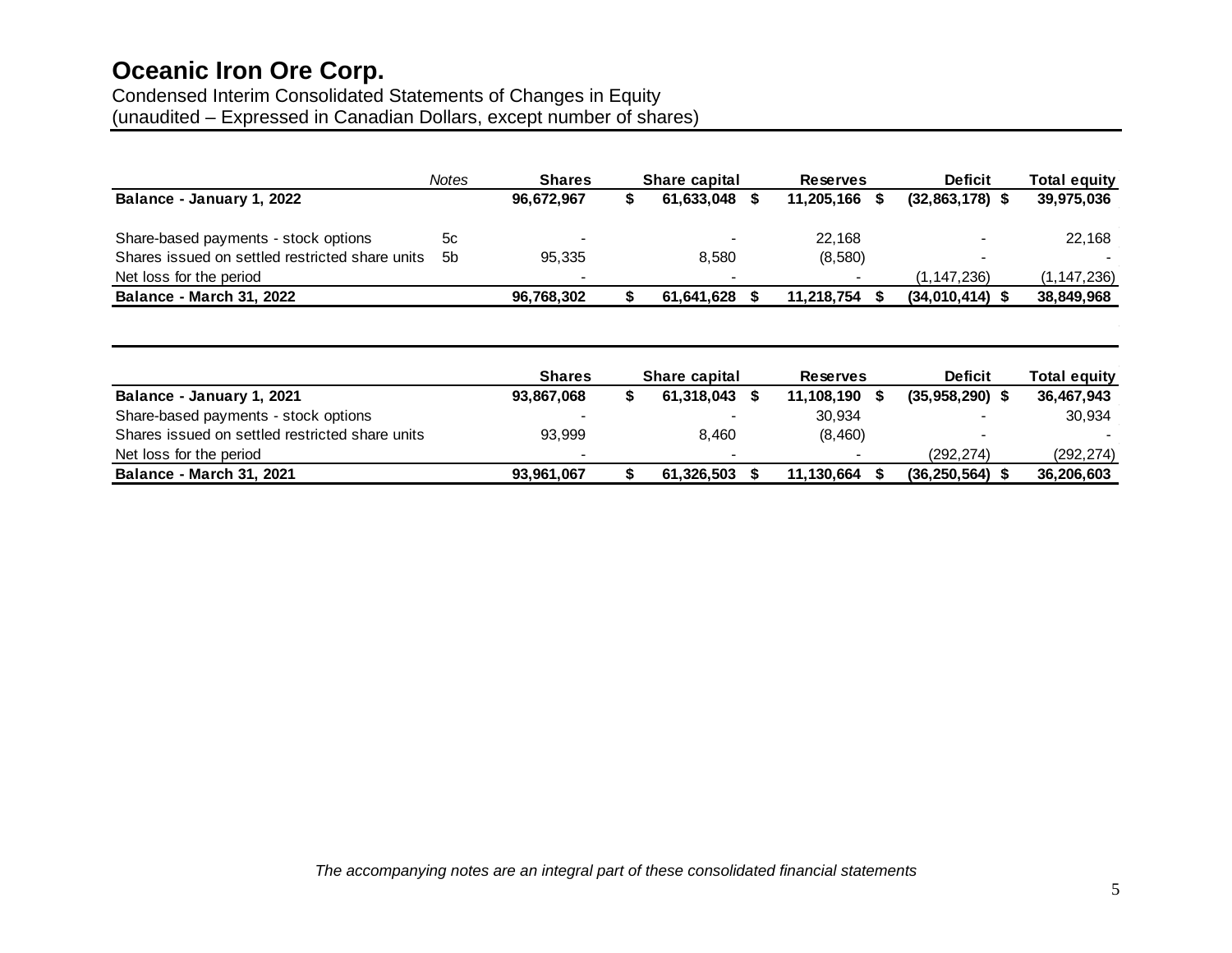Condensed Interim Consolidated Statements of Cash Flows

(Unaudited – Expressed in Canadian Dollars)

|                                                            |                | Three months ended Three months ended |                  |
|------------------------------------------------------------|----------------|---------------------------------------|------------------|
|                                                            | <b>Notes</b>   | March 31, 2022                        | March 31, 2021   |
| <b>Operating activities</b>                                |                |                                       |                  |
| Net loss                                                   |                | \$<br>$(1, 147, 236)$ \$              | (292, 274)       |
| Adjustments for:                                           |                |                                       |                  |
| Share-based payments                                       | 5b.c           | 22.168                                | 30,934           |
| Loss gain on convertible debenture derivative liability    | 4              | 911,456                               | 63,818           |
| Convertible debenture accretion expense                    | 4              | 98,879                                | 70,756           |
| Net changes in non-cash working capital balances:          |                |                                       |                  |
| Prepaid expenses and deposits                              |                | (7, 288)                              | 4,605            |
| Receivables                                                |                | (2, 393)                              | (19, 282)        |
| Accounts payable and accrued liabilities                   |                | 13,085                                | (145, 631)       |
| Due to related parties                                     |                | 56,608                                | (425, 262)       |
| Cash used in operating activities                          |                | \$<br>(54, 721)                       | \$<br>(712, 336) |
| <b>Investing activities</b>                                |                |                                       |                  |
| Mineral property expenditures                              | 3 <sub>b</sub> | (14, 183)                             | (12, 324)        |
| Cash used in investing activities                          |                | (14, 183)                             | (12, 324)        |
|                                                            |                |                                       |                  |
| <b>Financing activities</b>                                |                |                                       |                  |
| Interest paid on convertible debenture                     | 4              | (67, 045)                             | (41, 927)        |
| Proceeds from convertible debenture, net of issuance costs | 4              |                                       | 1,547,893        |
| Settlement of advance royalty payable                      |                |                                       | (100,000)        |
| Cash (used in) provided by financing activities            |                | (67, 045)                             | 1,405,966        |
|                                                            |                |                                       |                  |
| Change in cash                                             |                | (135, 949)                            | 681,306          |
| Cash, beginning of period                                  |                | 293,162                               | 46,632           |
| Cash, end of period                                        |                | \$<br>157,213                         | \$<br>727,938    |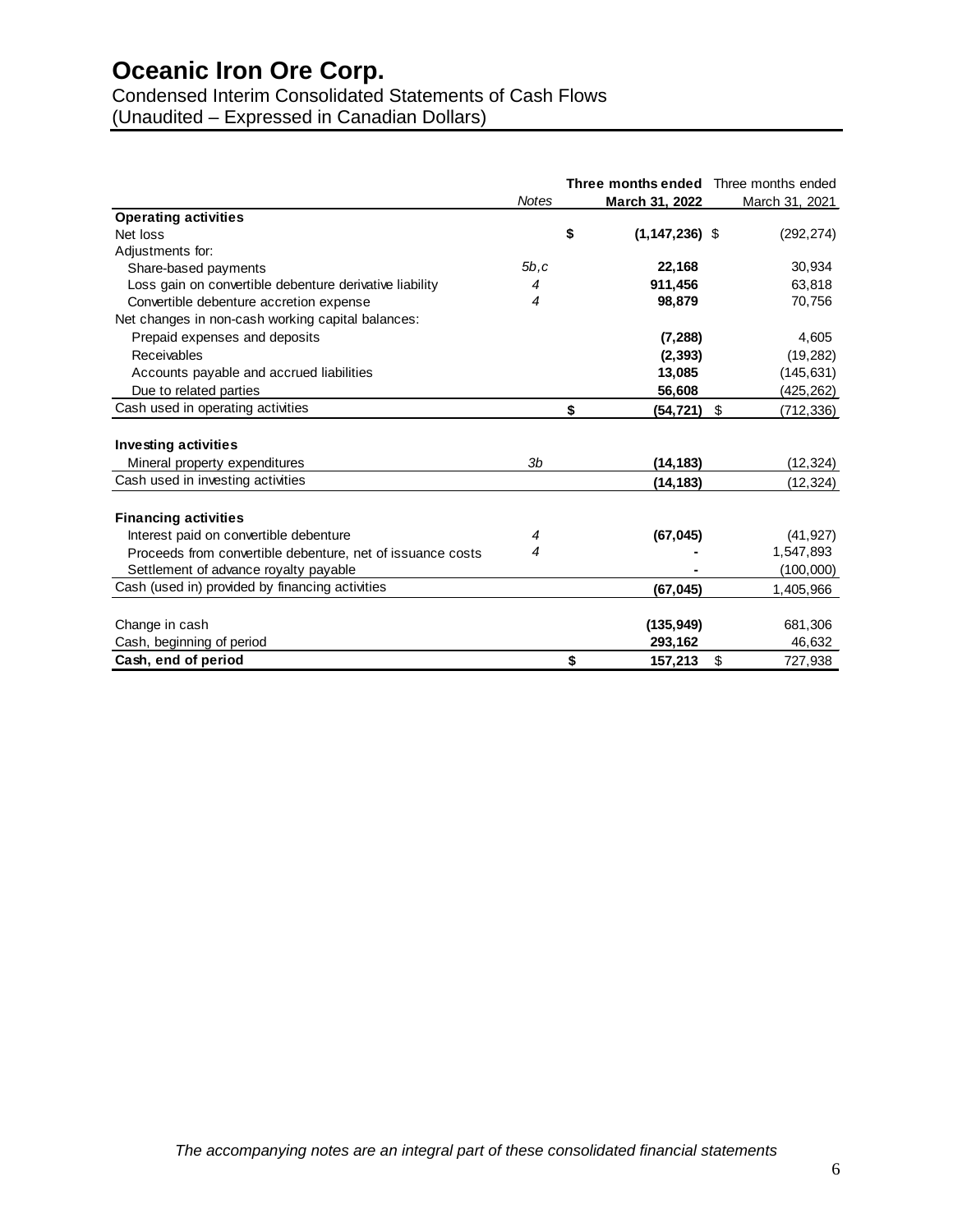Notes to the Condensed Interim Consolidated Financial Statements For the three months ended March 31, 2022 and 2021 Unaudited – Expressed in Canadian Dollars – unless otherwise noted

### **1. NATURE OF OPERATIONS AND GOING CONCERN**

Oceanic Iron Ore Corp. ("Oceanic" or the "Company") is an exploration-stage company engaged in the acquisition and exploration of iron ore properties in Québec, Canada. The Company was incorporated on March 8, 1986 under the British Columbia Business Corporations Act. The Company maintains its head office at 595 Burrard Street, Suite 3083, Vancouver, British Columbia. The Company's registered/records office is located at 1500 – 1055 West Georgia Street, Vancouver, British Columbia. Its common shares are traded on the TSX Venture Exchange under the symbol "FEO".

The Company acquired a 100% interest in certain mining claims (the "Property") located near Ungava Bay, Québec, Canada, in November 2010. The Company is currently conducting exploration activities on the Property. The Property comprises three project areas: Hopes Advance (also referred to as the "Hopes Advance Project" throughout), Morgan Lake and Roberts Lake, which cover over 35,999 hectares of iron formation and are located within 20 – 50 km of tidewater.

While these financial statements have been prepared on the basis that the Company will continue as a going concern, which contemplates the realization of assets and settlement of liabilities in the normal course of business as they come due, certain conditions and events result in a material uncertainty casting significant doubt on the validity of this assumption. For the three months ended March 31, 2022, the Company had an accumulated deficit of \$34,010,414 and a working capital deficit of \$1,984,402. The Company will need to raise additional funds in order to meet its current obligations and to finance ongoing exploration, development and administrative expenses over the coming 12 months. The Company continues to pursue a number of options to improve its financial capacity, including securing a strategic partner to further advance the Hopes Advance Project, and obtaining cash flow through other forms of financing. The success of raising such funds cannot be assured.

These financial statements do not reflect the adjustments to the carrying values of assets and liabilities and the reported expenses and statement of financial position classifications that would be necessary were the going concern assumption deemed to be inappropriate, and these adjustments could be material.

### **2. BASIS OF PRESENTATION**

These condensed interim consolidated financial statements ("Interim Financial Statements") have been prepared in accordance with International Financial Reporting Standards ("IFRS") applicable to the preparation of Interim Financial Statements, including International Auditing Standard 34, Interim Financial Reporting ("IAS 34") as issued by the International Accounting Standards Board and interpretations by the International Financial Reporting Interpretations Committee. These Interim Financial Statements do not include all disclosures required for annual audited financial statements. Accordingly, they should be read in conjunction with the notes to the Company's audited annual consolidated financial statements (the "Annual Financial Statements") for the year ended December 31, 2021. The accounting policies followed in these Interim Financial Statements are the same as those applied in Note 3 of the Company's annual financial statements.

The Interim Financial Statements have been prepared on a historical cost basis, except for certain financial instruments which have been measured at fair value. In addition, these Interim Financial Statements have been prepared using the accrual basis of accounting, except for cash flow information. These Interim Financial Statements are presented in Canadian dollars, which is the Company's functional currency.

These Interim Financial Statements were approved by the board of directors on May 25, 2022.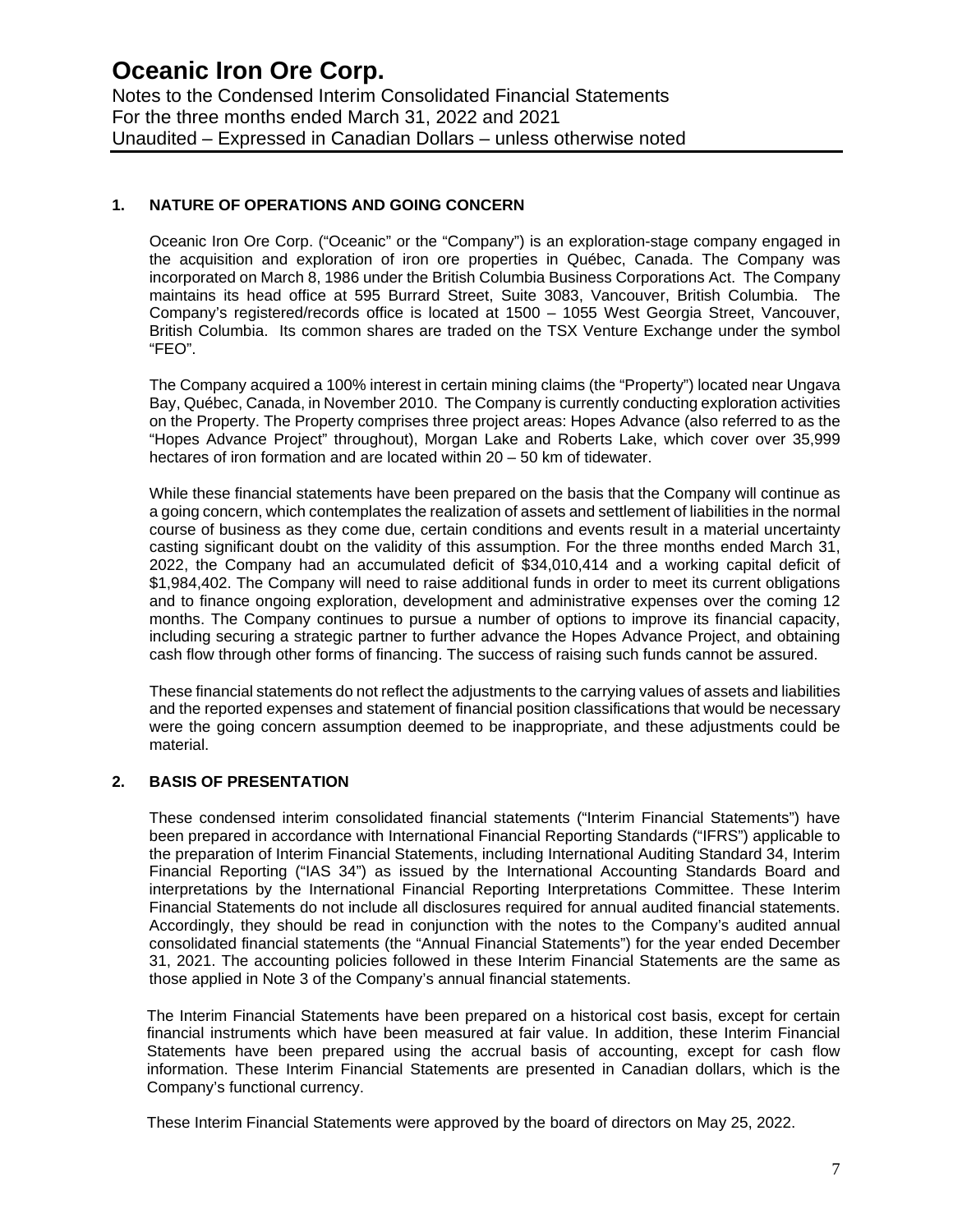### **3. MINERAL PROPERTIES - UNGAVA BAY**

a) Acquisition costs

|                                         | Three months ended |                          |  | Year ended        |
|-----------------------------------------|--------------------|--------------------------|--|-------------------|
|                                         |                    | March 31, 2022           |  | December 31, 2021 |
| Acquisition costs - beginning of period |                    | 19.869.499               |  | 19,671,816        |
| Additions during the period             |                    |                          |  |                   |
| Additional advance royalty payable      |                    | $\overline{\phantom{0}}$ |  | 76.678            |
| Accretion of advance royalty payable    |                    | 30.278                   |  | 121,005           |
| Acquisition costs - end of period       |                    | 19.899.777               |  | 19,869,499        |
|                                         |                    |                          |  |                   |

#### b) Exploration costs

|                                                    | Three months ended |                | Year ended        |
|----------------------------------------------------|--------------------|----------------|-------------------|
|                                                    |                    | March 31, 2022 | December 31, 2021 |
| Cumulative exploration costs - beginning of period | \$                 | 24,041,146     | 23,933,487        |
| <b>Expenditures during the period</b>              |                    |                |                   |
| Permitting and claims                              |                    | 18.821         | 65,629            |
| <b>Fieldwork and Geology</b>                       |                    | -              | 14,935            |
| Consultants                                        |                    |                | 4,920             |
| Equipment, supplies & rentals                      |                    | 3.000          | 6.806             |
| Office and accommodation                           |                    | 241            | 7.915             |
| Transportation                                     |                    |                | 7,454             |
| Exploration expenditures for the period            |                    | 22,062         | 107,659           |
| Cumulative exploration costs - end of period       |                    | 24,063,208     | 24,041,146        |
| Grand total - mineral properties                   |                    | 43.962.985     | 43,910,645        |

Under the terms of the acquisition of the Property, the Company must pay advance net smelter royalty ("NSR") payments of \$200,000 per year until the commencement of commercial production. The aggregate advance NSR payments will then be credited against all future NSR payments payable from production. The advance NSR payments included in the purchase price represent the present value of advance payments to the royalty holders until the estimated date of commencement of commercial production.

A 1% NSR is payable to 154619 Canada Inc. ("154619") and a 1% NSR is payable to SPG Royalties Inc. ("SPG"). The Company discounted the advance NSR payments using a discount rate of 20%, representing the estimated rate of return of similar investments. The advance royalty liability will be accreted up to the date of ultimate NSR advance payment, resulting in an increase to mineral property acquisition costs and the advance royalty payable.

The total estimated future undiscounted NSR payments as at March 31, 2022 total \$1,000,000 (December 31, 2021: \$1,000,000).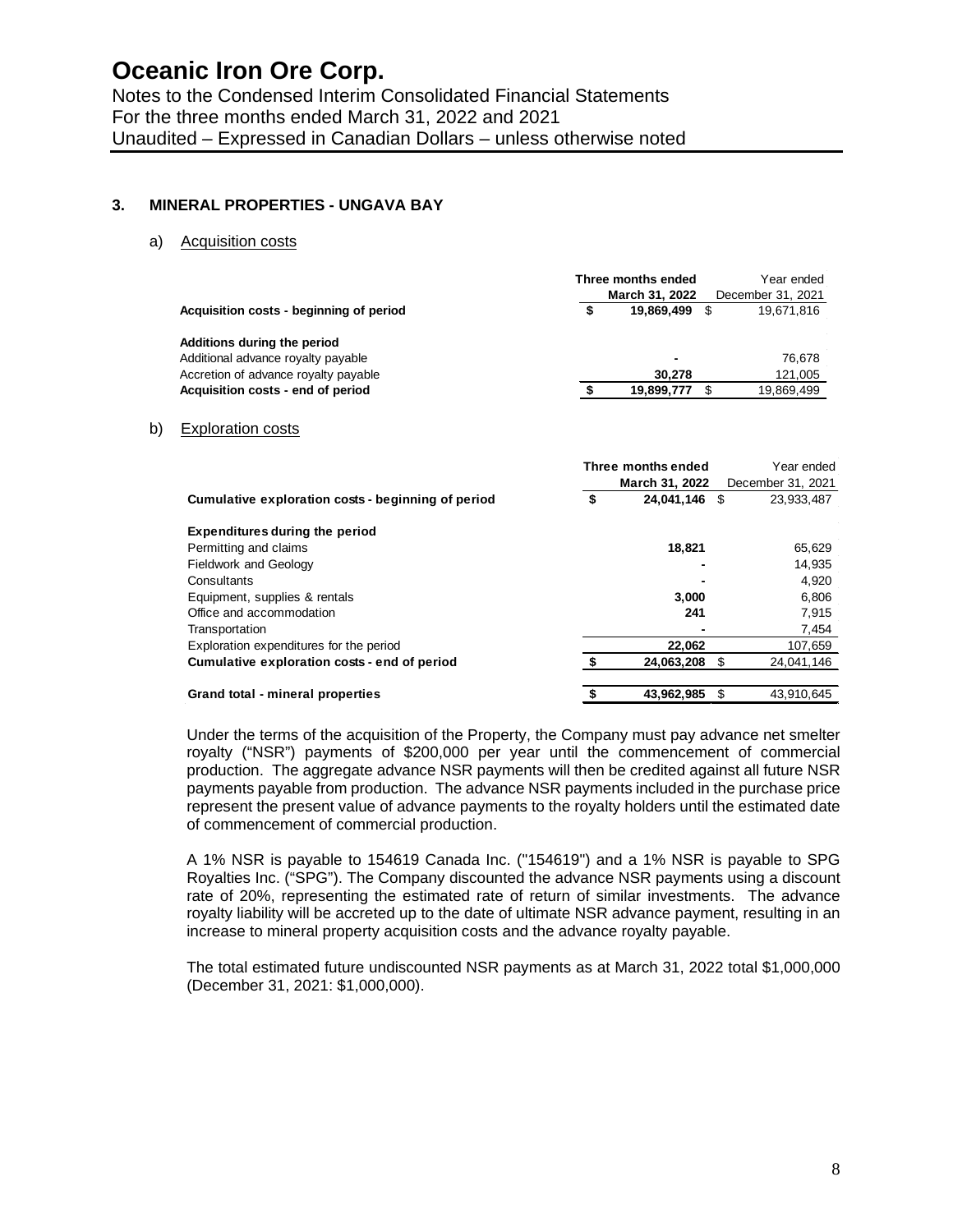Notes to the Condensed Interim Consolidated Financial Statements For the three months ended March 31, 2022 and 2021 Unaudited – Expressed in Canadian Dollars – unless otherwise noted

### **4. CONVERTIBLE DEBENTURES**

|                                                           | 2017              | 2018               | 2021              |                 |
|-----------------------------------------------------------|-------------------|--------------------|-------------------|-----------------|
|                                                           | <b>Debentures</b> | <b>Debentures</b>  | <b>Debentures</b> | Total           |
| Opening balance - January 1, 2021                         | 2,692,727<br>S.   | 2,855,760<br>S.    | \$<br>٠           | 5,548,487<br>\$ |
| Proceeds received                                         |                   |                    | 1,557,548         | 1,557,548       |
| <b>Transaction costs</b>                                  |                   |                    | 38,314            | (38, 314)       |
| Interest expense and accretion                            | 132,826           | 104,710            | 109.120           | 346,656         |
| Amortization of transaction costs                         | 3.224             | 4,196              | 6,387             | 13,807          |
| Interest payments                                         | (64, 600)         | (71, 188)          | (107, 273)        | (243,061)       |
| Gain due to fair value adjustment on derivative liability | (1,599,939)       | (1,491,154)        | (989, 033)        | (4,080,126)     |
| Balance - December 31, 2021                               | 1,164,238<br>S.   | 1,402,324 \$<br>S. | 538,435           | 3,104,997<br>S. |
| Interest expense and accretion                            | 35,428            | 26,932             | 32,749            | 95,109          |
| Amortization of transaction costs                         | 806               | 1,049              | 1,915             | 3,770           |
| Interest payments                                         | (16, 150)         | (17, 797)          | (33,098)          | (67, 045)       |
| Loss due to fair value adjustment on derivative liability | 180,086           | 309,533            | 421,837           | 911,456         |
| <b>Balance - March 31, 2022</b>                           | 1,364,408<br>S    | 1,722,041          | 961,838           | 4,048,287       |

The Company uses an option pricing model to fair value the derivative liability components contained in the 2017, 2018 and 2021 debentures.

The 2017, 2018 and 2021 debentures mature on September 26, 2022, November 29, 2023 and March 10, 2026, respectively.

The 2017 convertible debentures are convertible into units at a conversion price of \$0.10 per unit. Each unit will be comprised of one common share and one share purchase warrant exercisable into one common share of the Company at a price of \$0.10 per common share. The 2017 debentures bear interest at 8.5% per annum over a five-year term.

The 2018 convertible debentures are convertible into units at a conversion price of \$0.10 per unit. Each unit will be comprised of one common share and one share purchase warrant exercisable into one common share of the Company at a price of \$0.05 per common share. The 2018 debentures bear interest at 8.5% per annum over a five-year term.

The 2021 convertible debentures are convertible into units at a conversion price of \$0.19 per unit. Each unit will be comprised of one common share and one share purchase warrant exercisable into one common share of the Company at a price of \$0.19 per common share. The 2021 debentures bear interest at 8.5% per annum over a five-year term.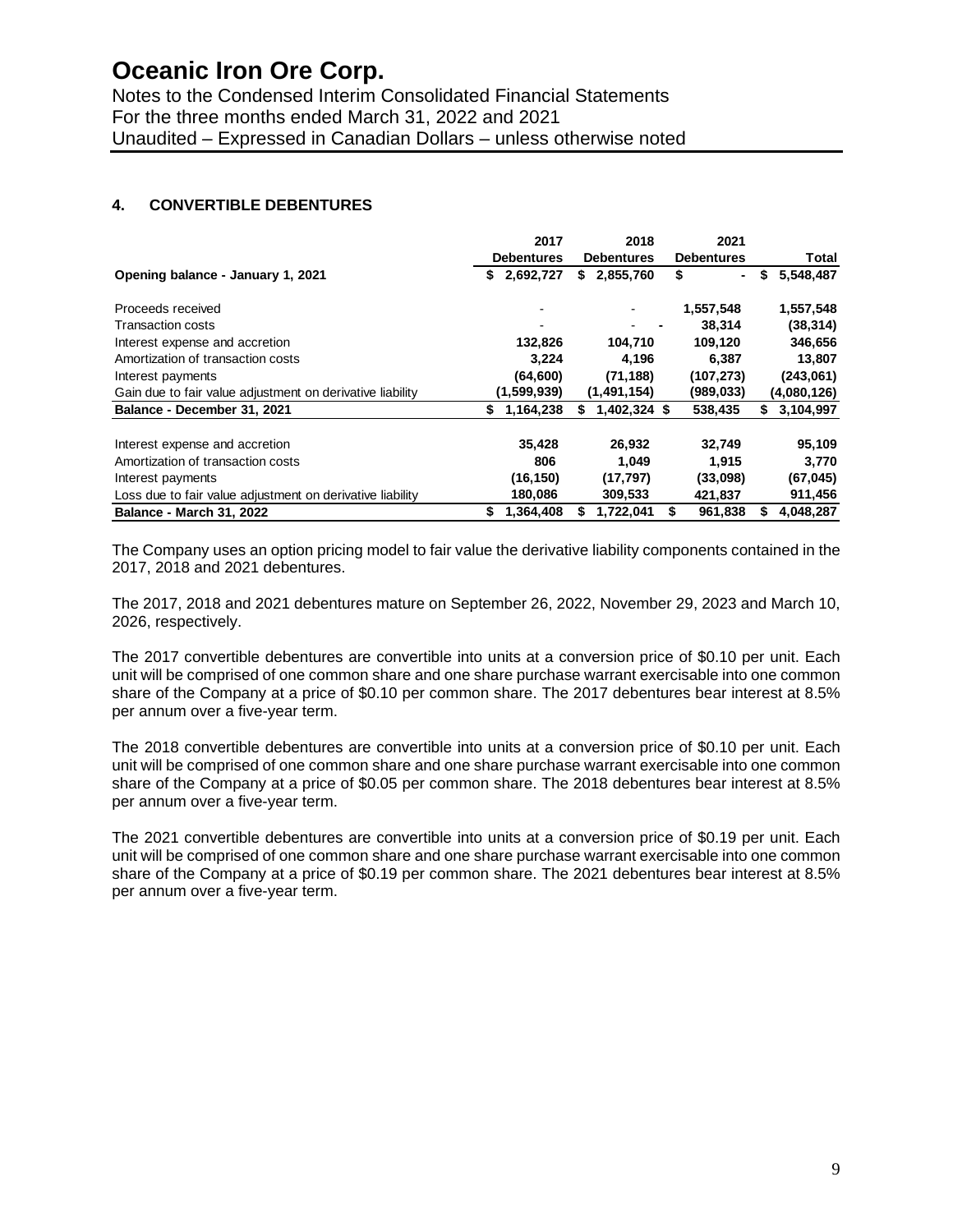Notes to the Condensed Interim Consolidated Financial Statements For the three months ended March 31, 2022 and 2021 Unaudited – Expressed in Canadian Dollars – unless otherwise noted

### **5. SHARE CAPITAL**

### a) Share Capital

Unlimited common and preferred shares without par value.

### b) Restricted Share Units ("RSUs")

During the three months ended March 31, 2022, Company issued 95,335 common shares as a result of the settlement of RSUs.

#### c) Stock options

During the three months ended March 31, 2022, the Company granted nil stock options.

### d) Share purchase warrants

During the three months ended March 31, 2022, nil warrants were exercised.

### **6. RELATED PARTY TRANSACTIONS AND KEY MANAGEMENT COMPENSATION**

#### a) Key Management Compensation

Key management includes the Company's directors, Chief Executive Officer and Chief Financial Officer. Compensation awarded to key management is presented in the table below:

|                       |    | Three months ended |      | Three months ended |
|-----------------------|----|--------------------|------|--------------------|
|                       |    | March 31, 2022     |      | March 31, 2021     |
| Wages and benefits    | \$ | 15,000             | £.   | 15,000             |
| Directors' fees       |    | 7,500              |      | 7,500              |
| Share-based payments* |    | 18,472             |      | 29,856             |
|                       | S  | 40,972             | - \$ | 52,356             |
|                       |    |                    |      |                    |

*\*Share-based payments based on Options and RSUs granted to Individuals*

#### b) Payments for services by related parties

During each of the three-month periods ended March 31, 2022 and 2021, the Company incurred corporate consulting fees of \$28,750 to Sirocco Advisory Services Ltd. ("Sirocco"), a company controlled by a director and officer of the Company. As at March 31, 2022, the Company owed \$124,583 to Sirocco relating to unpaid consulting fees (December 31, 2021: \$95,834).

During each of the three-month periods ended March 31, 2022 and 2021, the Company incurred corporate consulting fees of \$15,000 to Sinocan Consultant Hong Kong Ltd. ("Sinocan"), a company controlled by an officer of the Company. As at March 31, 2022, the Company owed \$10,000 to Sinocan relating to unpaid consulting fees (December 31, 2021: \$10,000).

As at March 31, 2022, the Company owed \$60,000 in directors' fees to certain directors of the Company (December 31, 2021 - \$52,500). As at March 31, 2022, the Company owed unpaid salaries and benefits of \$65,000 to an officer of the Company (December 31, 2021 - \$50,000).